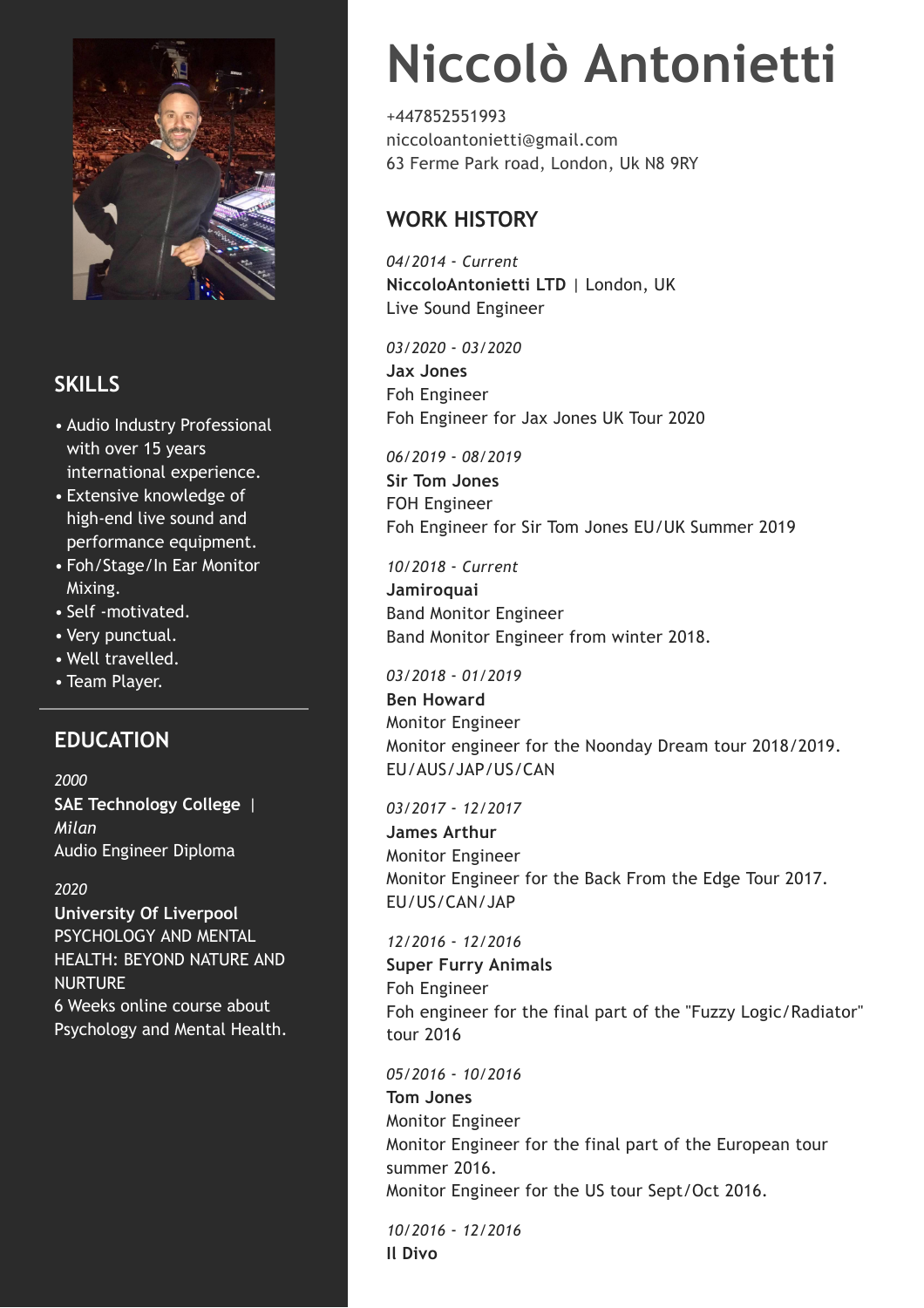Monitor Engineer Monitor Engineer for the american dates of the "Amor y Pasion" tour 2016.

### *11/2011* - *10/2015*

**Faith No More** Monitor Engineer Monitor Engineer since 2011. US/CAN/AUS/NZ/JAP/EU

#### *10/2014* - *11/2014*

**The Vaccines** Monitor Engineer Monitor Engineer for Asian Tour 2014.

#### *05/2014* - *Current*

**Britannia Row Productions** Monitor/Foh engineer, system tech. Continuous collaborations since May 2014 as Mon/Foh engineer/tech.

#### *02/2013* - *10/2013*

**Tomahawk** Monitor Engineer Monitor Engineer for the Odd Fellows tour 2013. USA,Europe,South America, Australia.

## *07/2013* - *07/2013*

**A Tribe Called Quest** FOH Engineer Foh Engineer for the EU reunion festival tour 2013.

### *06/2013* - *07/2013*

**Primal Scream** Monitor Engineer Dep Monitor Engineer for the More Light Tour 2013

#### *06/2010* - *Current*

**Mike Patton** Monitor Engineer Monitor Engineer for Mike Patton's Mondo Cane since 2010. Consisting in short tours ( 7-10 days) in South America, Europe and Australia.

#### *01/2013* - *02/2013*

**Ali Campbell's UB40** Monitor Engineer Dep Monitor Engineer for Ali Campbell's NZ and Pacific Islands tour 2013.

### *01/2006* - *01/2014*

**Toto Cutugno** Monitor Engineer/Production manager Monitor Engineer and Production Manager for all Toto Cutugno's Tour.